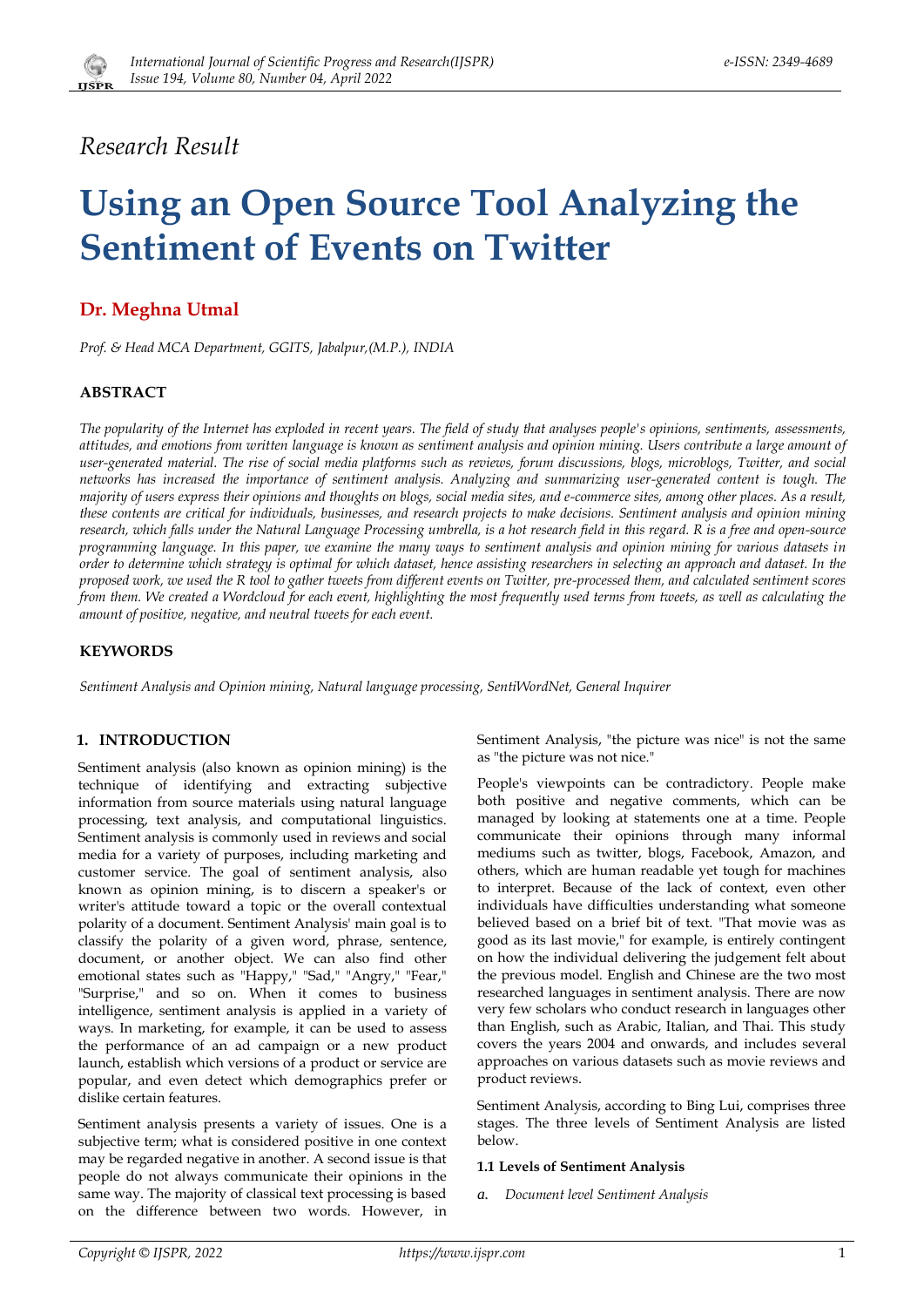This level of Sentiment Analysis examines the entire document and classifies whether it displays a positive or negative sentiment [1], [2]. Only one product has been reviewed in a single document. And your job is to find out what people think about that product. As a result, this process is sometimes referred to as document-level sentiment classification. The expressed opinion is about a single entity at this level. When there is a document with several product reviews, this does not apply.

#### *b. Sentence Level Sentiment Analysis*

At this level, the aim is to examine each statement and evaluate whether it conveys a good, negative, or neutral viewpoint. Subjectivity Classification [3], which divides objective and subjective statements, was closely related to this level. Subjective sentences express subjective information about sentences, whereas objective sentences represent factual information. Opinions can be found in many objective sentences. Sentence Level Sentiment Analysis is the term for this endeavour.

#### *c. Aspect level Sentiment Analysis*

Feature level (feature-based opinion mining and summarization) Sentiment Analysis was previously known as Aspect Level Sentiment Analysis [4]. Sentiment Analysis at the document and sentence level does not reveal what individuals liked or disliked. It allows for more finegrained analysis. Instead of looking at papers, paragraphs, sentences, clauses, or phrases, this level looks at the opinion itself. This level considers the entity, its aspect, the aspect's viewpoint, the opinion holder, and the passage of time. Because of these criteria, this level can determine what people genuinely like, i.e., which features of the product are most popular among customers and at what times. This assignment is both more intriguing and challenging.

# **2. DATA SOURCE**

The user's opinion is crucial in improving service quality. Individuals or businesses can use these opinions to learn about popular events or items in the online realm. On many social media and e-commerce websites, users express their opinions. Twitter, Facebook, Amazon, and Flipkart are just a few examples. Many of these blogs include reviews of various products, events, and topics.

#### *a. Blogs*

A blog is a website where someone expresses their own thoughts, actions, and experiences. Blogging is one of the most useful methods for businesses to engage with customers and, in turn, make their lives easier. With the rise of user-generated content on the internet, the number of blogging pages is fast expanding. Blog sites are the most common way to communicate one's personal viewpoint. Bloggers use blogs to document their daily lives and convey their thoughts, feelings, and emotions [5]. Many studies [6], [7], [8] have employed blogs as a source of user opinion in sentiment analysis and opinion mining research.

#### *b. Data Set*

In the subject of movie review categorization, the movie review dataset

(http://www.cs.cornell.edu/People/pabo/movie-review-

data) is commonly utilized. Researchers use the website (http://www.cs.jhu.edu/mdredze/datasets/sentiment)

for the multi-domain sentiment (MDS) dataset. The Amazon.com multi-domain sentiment analysis dataset contains four different categories of product reviews: books, DVDs, electronics, and kitchen appliances, each containing 1000 positive and 1000 negative ratings.

Another review dataset is available at (http://www.cs.uic.edu/liub/FBS/CustomerReviewData. zip). [9],[10],[11], [12],[13],[14],[15], [16], [17], [18],

There are 330 review texts in the Micropinion Generation Dataset (CNET). The reviews include a wide range of devices, including televisions, cell phones, and GPS. This dataset was used to summarize opinions in text form. This dataset can be found on Kavita Ganesan's website (http://kavita-ganesan.com/micropinion-generation). The MovieLens Dataset, created by the GroupLens Research Project at the University of California, contains 100,000 ratings (1-5) from 943 individuals on 1682 films.

Minnesota. At least 20 movies have been rated by each user. The dataset can be found at http://grouplens.org/datasets/movielens/. There are 52077 reviews in the Restaurant Review Dataset. The fields on the website (http://www.cs.cmu.edu/mehrbod/RR/) comprise rating information, review counts, percent, and cuisine type. The SNAP Review Dataset includes 34,686,770 Amazon customer reviews from a total of 6,643,669 people. This dataset was originally utilized for recommendation algorithms and is now available on the Stanford Snapshot website (http://snap.stanford.edu/data/web-Amazon.html).

*c. Review sites*

Any user's opinion can play a significant role in making a purchasing decision. On the Internet, there is a growing quantity of unstructured data in the form of user-generated evaluations. Reviews of products or films are based on unstructured opinions expressed in a variety of ways. The majority of reviewer data for research is gathered from various social media or e-commerce websites, such as www.amazon.com (product reviews), www.yelp.com (restaurant reviews), www.CNET download.com (product reviews), and www.reviewcentre.com, which offers millions of consumer product reviews. Aside from this, there are professional review sites like www.dpreview.com and www.zdnet.com, as well as consumer opinion sites like www.consumerreview.com, www.epinions.com, and www.bizrate.com that cover a wide range of topics and items. [19],[9],[20],[21].

#### *d. Micro-blogging*

Users create status messages called "tweets" on Twitter, a popular microblogging site. These tweets contain the user's ideas and opinions on various issues. Tweets are sometimes used to categorize people's feelings on a particular issue or a product review. On Twitter, there are several mobile reviews.

# **3. RELATED WORK**

The study in [1] is about sentiment analysis at the document level on a movie review dataset. They used a variety of machine learning techniques, including (Naive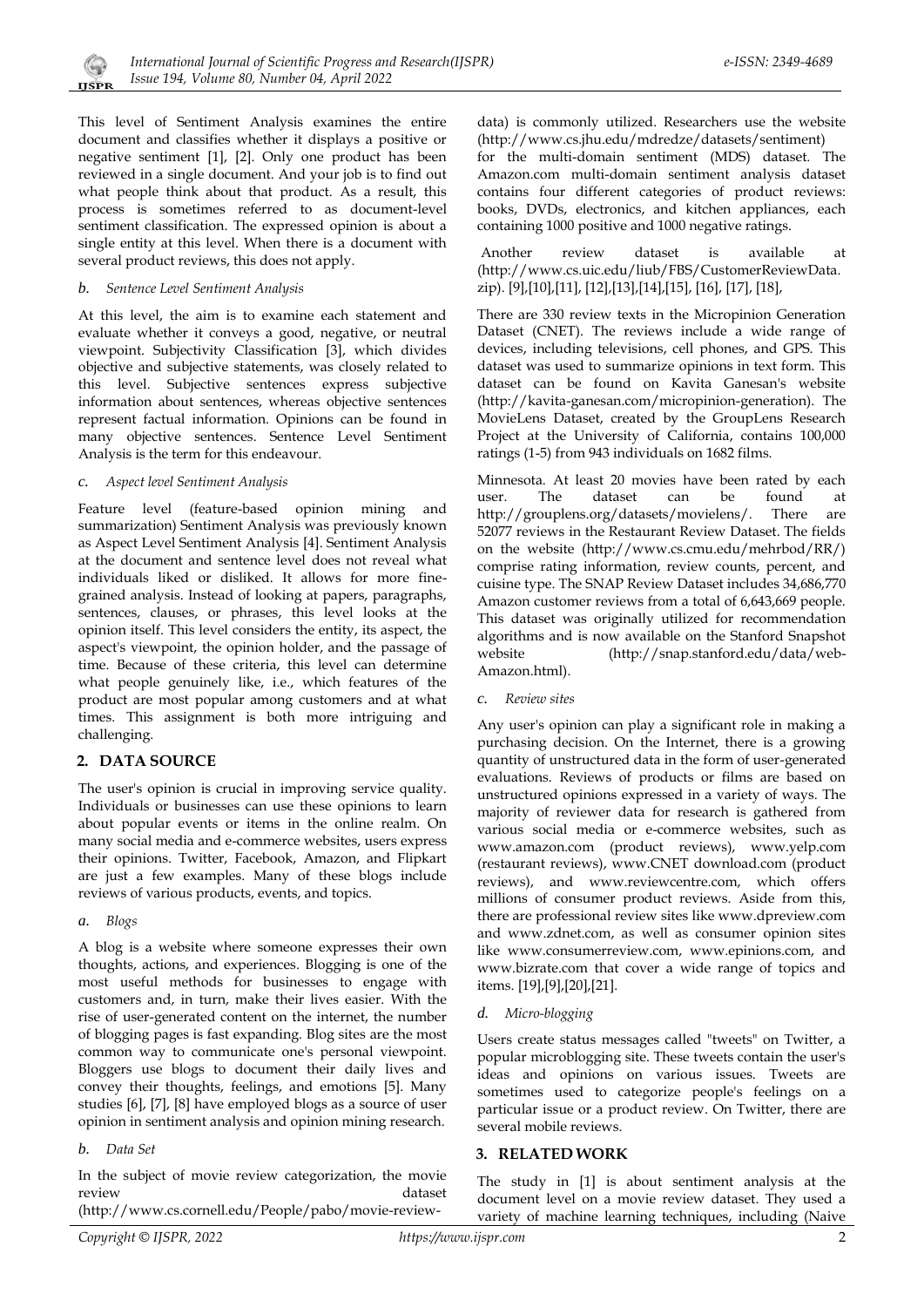Bayes, maximum entropy classification, and support vector machines). The IMDB website provided the data for this study. They only included reviews in which the author's rating was stated in stars or a numerical number. Unigrams, unigrams+bigrams, bigrams, unigrams+POS, adjectives, top 2633 unigrams, and unigrams+position are among the features they have chosen. In comparison to the human-generated baselines, the results were quite good. In comparison to other classifiers, SVM is the most effective.

**IJSPR** 

[2] shows how to classify a review as recommended or not recommended using a basic unsupervised learning algorithm. Average The reviews are classified based on the semantic orientation of phrases in the review that contain adjectives or adverbs. Sentiment Analysis at the document level is the focus of this article. The semantic orientation of a phrase and a word is calculated using point wise Mutual Information (PMI). They used Epinions reviews for many domains (Automobiles, Banks, Movies, and Travel Destinations). They found that accuracy ranged from 84% for automotive reviews to 66% for movie reviews.

They created an algorithm for determining semantic orientation in [22]. Rather than phrases containing adjectives or adverbs, this algorithm is built for isolated adjectives. To infer the semantic orientation of adjectives from conjunction restrictions, they employed a four-step supervised learning technique. They found that depending on the amount of training data, accuracy for classification of adjectives ranged from 78 percent to 92 percent.

They created a system that creates sentiment timelines in [23]. It monitors online movie comments and generates a plot with the quantity of good and negative sentiment messages over time. They employed movie-specific domain lexicons. It is used instead of a lexicon created by hand. This work is used in automatic review grading, advertising campaign tracking, public opinion tracking for politicians, financial opinion tracking for stock traders, and trend analysis for entertainment and technological trends.

It is related with subjectivity tagging in [24]. They assessed factual material in an objective manner. The results of a method for grouping words according to distributional similarity are used in this paper to identify strong signals of subjectivity. Characteristics based on both similarity clusters and lexical semantic features offer higher precision than features based on either alone, according to 10-fold cross validation results.

[25] used a multi-way measure to categorise a document's polarity and enlarged the task of classifying a movie review as positive or negative to predicting star ratings on a 3 or 4 star scale. They looked at how well humans performed at the job. Meta algorithm is used, which is based on metric labelling. When we use a novel similarity measure relevant to the task, this Meta method outperforms both multi-class and regression versions of SVMs. They used the Dataset of movie reviews.

They found out what people thought about several qualities or attributes of entities, such as a cell phone, a digital camera, or a bank, in [4]. They examine various aspects of various entities. This article completed three tasks: (1) mining product attributes that customers have mentioned, (2) recognizing opinion statements in each review and determining if each opinion sentence is good or negative, and (3) summarizing the findings. They used POS tagging, Frequent Features Identification, Opinion Words Extraction, and Opinion Word Orientation Identification, Infrequent Feature Identification, Predicting the Orientations of Opinion Sentences, and Summary Generation in their suggested technique. They obtained the following results for opinion sentence extraction and sentence orientation prediction: for five goods, the average precision and recall are 0.64 percent and 0.69 percent, respectively. Sentence Orientation accuracy was 0.84 percent for them.

# **3.1 Sentiment Analysis Process**

Supervised Learning Approach and Unsupervised Learning Approach are the two basic approaches to sentiment analysis. The following steps are required in the sentiment analysis process.



Figure 1. Sentiment Analysis Process

# *a. Collection of User's Reviews*

The Sentiment Analysis Task necessitates the use of reviews. This survey employs a variety of ways for collecting reviews. Product reviews are gathered from various E-commerce sites such as Amazon.com, Epinion.com, and Cnet, among others, while movie reviews are gathered from IMDB and other sites. Structured, semi-structured, and unstructured reviews are all possible. There are open-source frameworks for sentiment analysis research where researchers can acquire their data for research purposes. The R Foundation for Statistical Computing supports R [27], a programming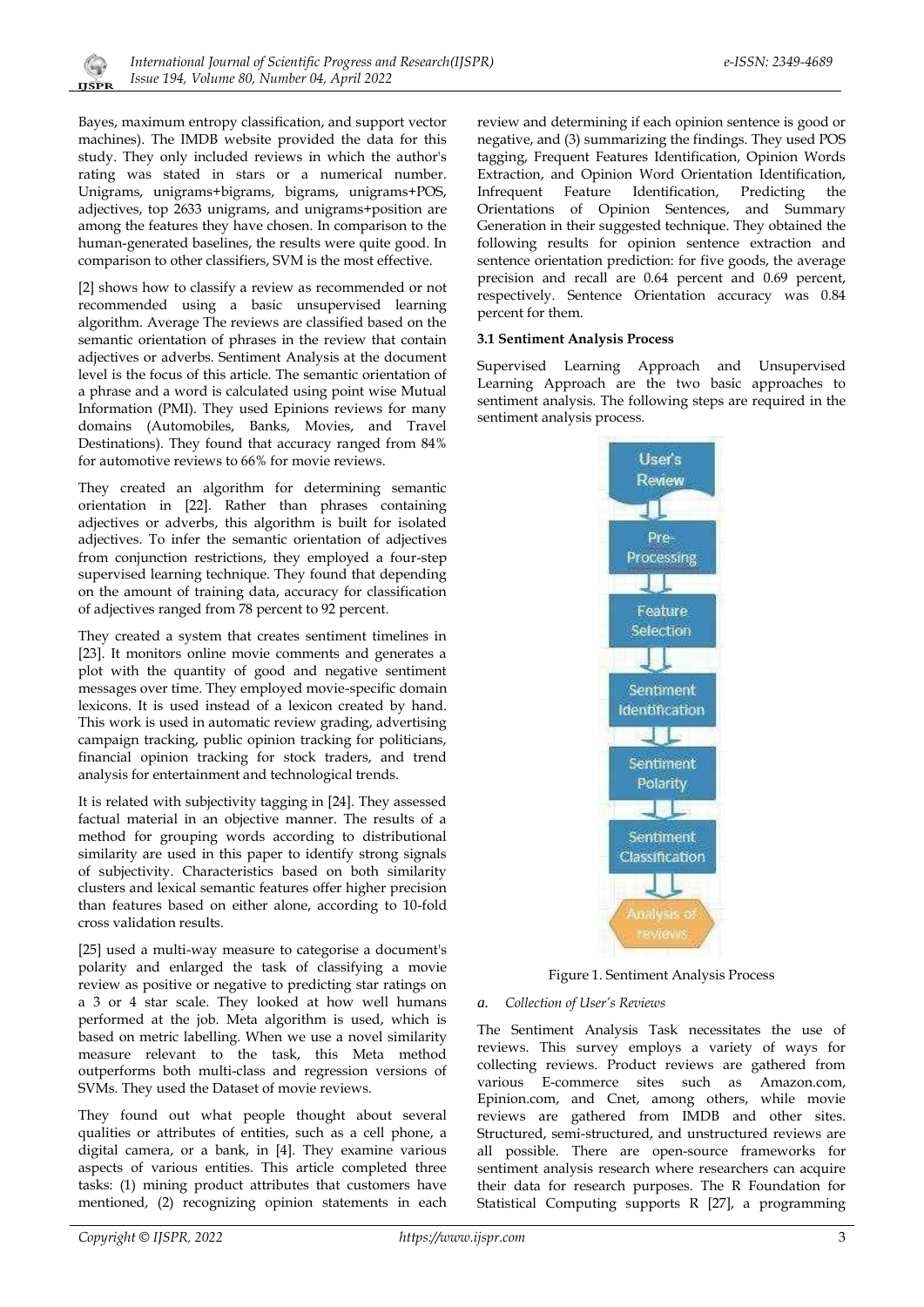language and software environment for statistical computing and visualization. Crawling the reviews from a social website is a simple procedure after installing the necessary packages and going through the authentication process. We can use the text data we have for preprocessing purposes once we obtain it.

#### *b. Pre-Processing*

The incomplete, noisy, and inconsistent data are removed using data pre-processing. Before using data in a feature selection task, it must be pre-processed. The following are some things to complete during pre-processing:

- Removing URLs, Special characters, Numbers, Punctuations etc.
- Removing Stopwords
- Removal of Retweets (in case of twitter dataset)
- **Stemming**
- **Tokenization**
- *c. Feature Selection*

The challenging task in sentiment analysis is feature selection from pre-processed text. The basic purpose of feature selection is to reduce the feature space's dimensionality and consequently the computing cost. The overfitting of the learning scheme to the training data will be reduced by feature selection. Different machine learning algorithms were analysed on a movie review dataset with different feature selection strategies in [1]. Typically, features are unigrams, biagrams, and ngrams. In feature selection strategies, POS tagging is used.

#### *d. Sentiment Word Identification*

Many applications of sentiment analysis and opinion mining, such as review mining, opinion holder identifying, and review categorization, rely on sentiment word identification. Positive, negative, and neutral words can all be categorized as sentiment words.

#### *e. Sentiment Polarity Identification*

The primary goal of SA is to classify the polarity of a text at the document, phrase, or feature level. Positive, Negative, and Neutral polarity are the three types of polarity. Different lexicons, such as Bing Lui sentiment lexicon, SentiWordNet, and others, are used to determine sentiment score, sentiment strength, and other metrics.

#### *f. Sentiment Classification*

Sentiment categorization of movie and product review datasets is performed using supervised machine learning techniques such as naive Bayes, SVM, and Maximum Entropy, among others. The accuracy of classification systems is determined on the dataset used. The training dataset is used to train the classification model, which then helps to classify the test data in supervised machine learning approaches.

#### *g. Analysis of Reviews*

Finally, it is critical to analyse the results in order to make decisions for both individuals and businesses. In the instance of movie reviews, if the majority of the responses are positive, the user may opt to see the film. In business intelligence, analysis is used.

#### **3.1 Sentiment Classification Approaches**

There are two main approaches in sentiment analysis

- Supervised learning
- Unsupervised LearningApproach

#### **3.2.1 Unsupervised Learning Approach**

When we have training data, we can use this strategy to categorise sentiment, and it can alleviate the problem of domain dependency and the necessity to decrease the training data. Turney [2] calculated the semantic orientation of the statement using two seed words (bad and great). The relationship of seed words with their phrases was discovered using point-wise mutual information. The average semantic orientation of all such sentences is used to calculate the document's sentiment. At the document level, this method achieved a 66 percent accuracy for the movie review dataset.

#### **A) Lexicon based Methods**

Lexicon-based sentiment classification techniques are founded on the idea that the polarity of a piece of text may be determined by the polarity of the words that make it up. [28] Lexical resources are used in this method to map words to a category (Positive, Negative, Neutral) or numeric score produced by the algorithm to determine the overall sentiment of the text. Some lexical resources are included below:



Figure 2: Sentiment Classification Approaches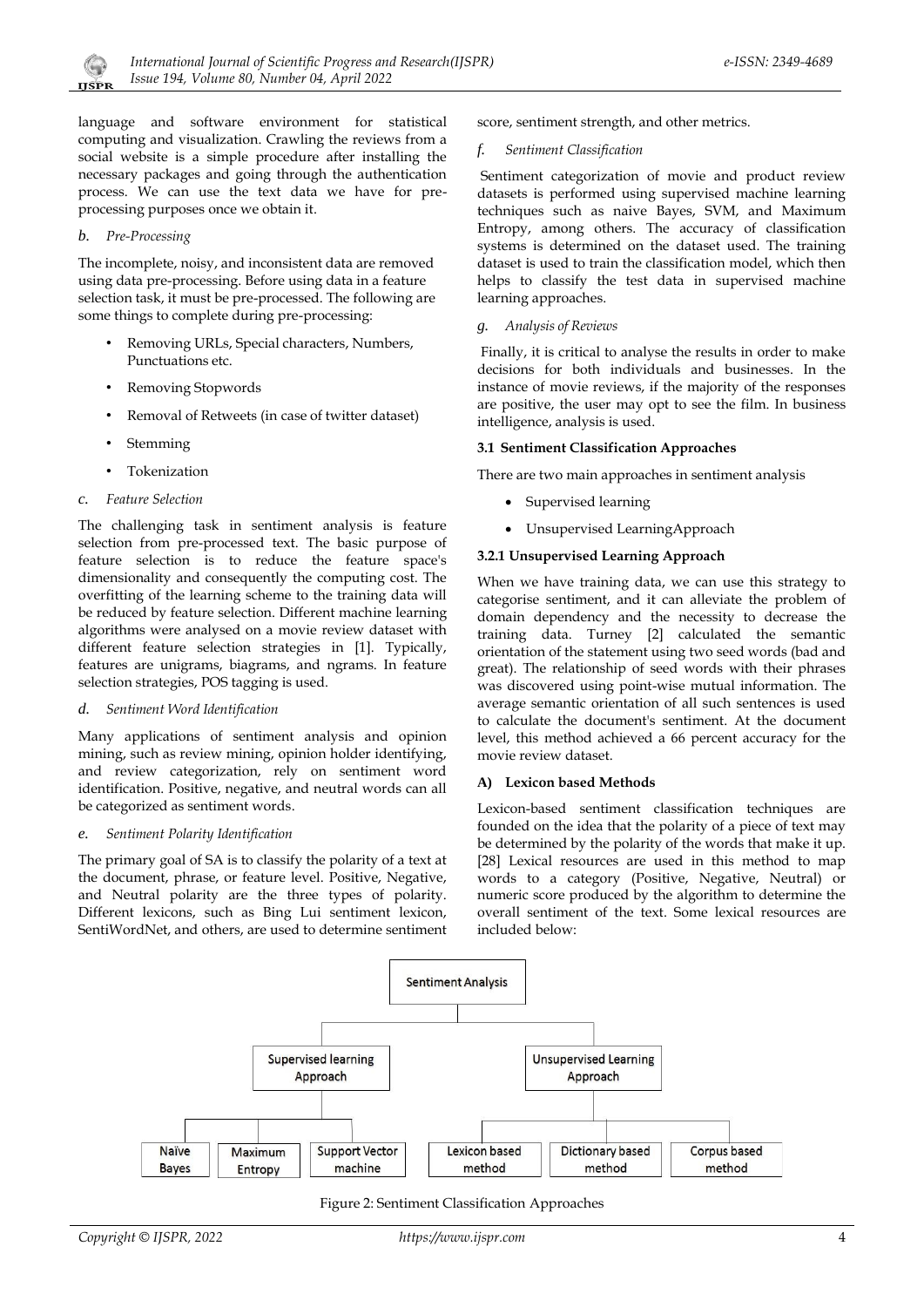# a. *SentiWordNet*

The lexical resource SentiWordNet [29] is utilised in sentiment analysis applications. For each WordNet synset, it provides an annotation based on three numerical emotion scores (positivity, negativity, and neutrality) [30]. It gives a synset-based sentiment representation, with distinct sentiment ratings for different senses of the same Term. The most promising meaning is determined using the Word Sense Disambiguation (WSD) algorithm.

# b. *WordNet-Affect*

The linguistic resource WordNet-Affect [31] is a lexical representation of emotional knowledge. It's a WordNet extension that labels affective-related synsets with A-Labels (affective concepts) (e.g. the term euphoria is labelled with the concept positive-emotion, the noun illness is labelled with physical state, and so on). The mapping is done using a domain-independent hierarchy as a foundation.

# **c. MPQA**

It [32] is connected to subjectivity lexicons and contains lexicons of 8,222 phrases labelled as subjective expressions culled from various sources. This includes a list of words and associated POS-tagging, as well as polarity (positive, negative, and neutral) and intensity labels (strong, weak).

# **d. SenticNet**

This lexical resource [33] is utilised for sentiment analysis at the concept level. It is based on Sentic Computing [34], a multi-disciplinary Sentiment Analysis paradigm. SenticNet can link polarity and affective information to complicated notions such as achieving a goal, celebrating a memorable occasion, and so on. For 14,000 common sense notions, it assigns a sentiment score ranging from -1 to 1.

# **e. Hu and Liu's lexicon**

This English opinion lexicon includes a list of positive and negative words, as well as sentiment words. This list, which contains 2006 positive and 4783 negative sentiment words, was created for the [4] paper.

# **B)** *Dictionary Based Methods*

f. *WordNet*

WordNet [35] is a huge English lexical database. Cognitive synonyms (synsets) are groups of nouns, verbs, adjectives, and adverbs that each communicate a distinct concept. Conceptual-semantic and lexical relationships link synsets together. In the way that it organises words together depending on their meanings, WordNet resembles a thesaurus. The shortest distance between "good" and "bad" is used to determine a word's polarity in [36]. In our experiment, we extract the words from our lexicon that are contained in WordNet for comparison.

# **g. General Inquirer**

The General Inquirer (GI) is a text analysis programme that uses one of the oldest manually generated lexicons available. The GI has been in the works since 1966 as a tool for content analysis, which is a technique used by social scientists, political scientists, and psychologists to objectively identify specific qualities of messages [37]. There are almost 11K terms in the lexicon, which are divided into 183 categories. There are 1,915 words in GI that are labelled Positive and 2,291 words that are labelled Negative. It's useful for determining sentiment qualities of textual data in a variety of studies.

# h. **LIWC**

LIWC is text analysis software [38] that can be used to investigate the emotional, cognitive, structural, and process components of text samples. LIWC employs a proprietary vocabulary with about 4,500 words classified into one (or more) of 76 categories, including 905 words in two sentiment-related categories. Positive Emotions (e.g., love, lovely, good, great) account for 406 of the total, whereas Negative Emotions (e.g., hurt, ugly, sad, awful, worse) account for 499.

# i. **AFINN**

AFINN [49] is a list of English words with valence ratings ranging from minus five (negative) to plus five (positive) (positive). Finn rup Nielsen manually labelled the words between 2009 and 2011. The file is split by tabs. There are 1468 unique words and phrases on 1480 lines in the first edition AFINN-96, and 2477 unique words and phrases on 1480 lines in the second revised version AFINN-111.

# **C) Corpus Based Methods**

# **j. Darmstadt Service Review Corpus**

It consists of consumer reviews that have been annotated at the sentence and expression levels with opinion-related information. They gave Niek Sanders in [39]: "He has built a Twitter Sentiment Corpus that "consists of 5513 handclassified tweets."

| <b>Author &amp; Year</b>   | <b>Dataset</b>                 | Features &                                                             | <b>Results</b> |           |        |                 |
|----------------------------|--------------------------------|------------------------------------------------------------------------|----------------|-----------|--------|-----------------|
|                            |                                | Techniques                                                             | Accuracy       | Precision | Recall | <b>F1 Score</b> |
| Kaiquan Xu                 | linguistic features,<br>Amazon |                                                                        |                | 61.96     | 93.49  | 74.26           |
| (2011)[40]                 | <b>Reviews</b>                 | Multiclass, SVM, CRF                                                   | 61.38          |           |        |                 |
|                            |                                | PMI, SO-A, SO-                                                         |                |           |        |                 |
| Long Sheng (2011)<br>[41]  | <b>Movie Reviews</b>           | LSA, Back-                                                             | 64             | 60        | 98     | 75              |
|                            |                                | Propagation neural                                                     |                |           |        |                 |
|                            |                                | network                                                                |                |           |        |                 |
| Hanhoon Kang<br>(2012)[42] |                                | Unigram, Bigram,<br>RestaurantReviews Improved Naïve Bayes<br>I and NB | 81.4           | $- -$     | --     |                 |

Table 1. Summary of Some Research Article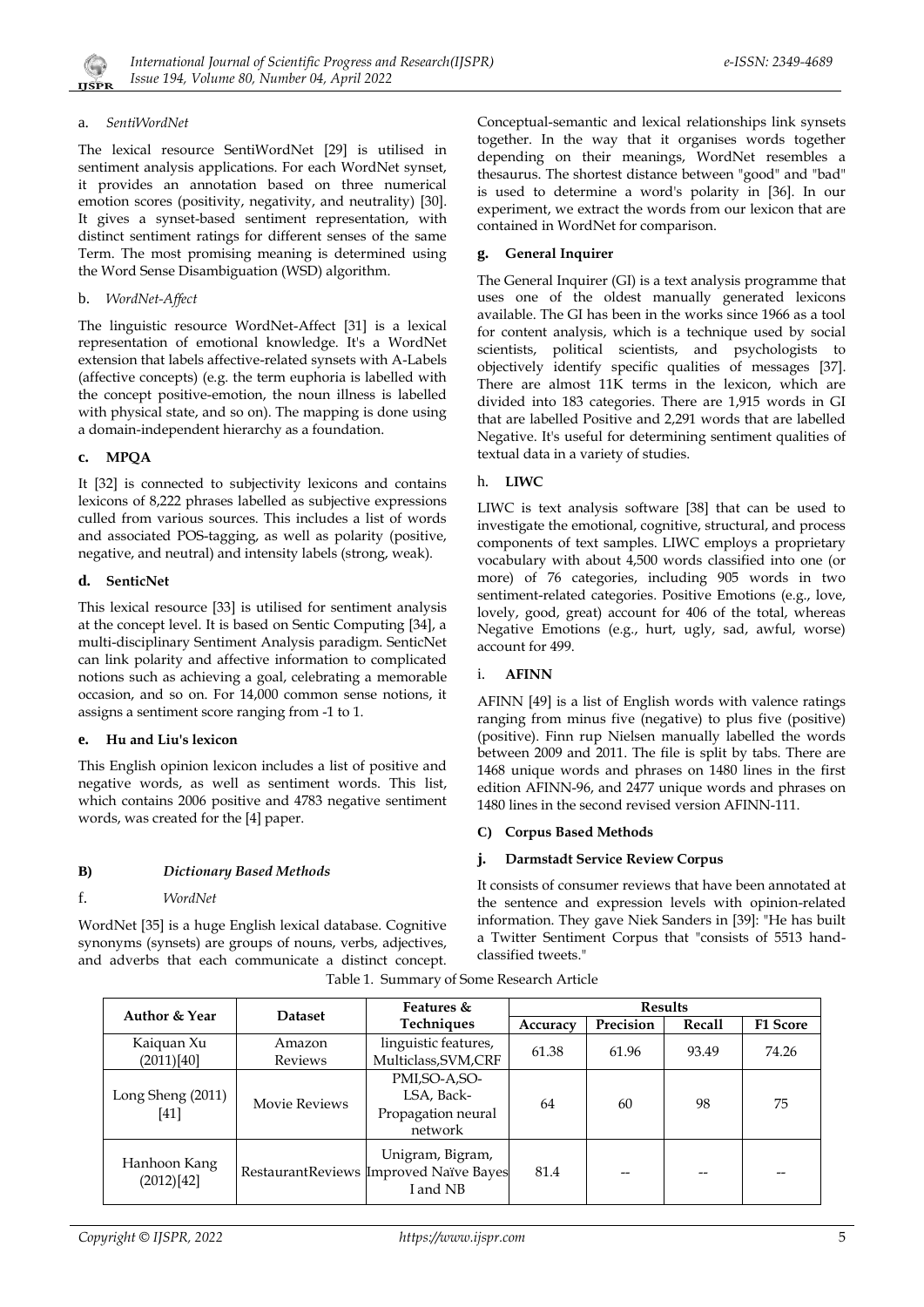

| Lin Y, Zhang J<br>(2012)[43]      | <b>Product Reviews</b>                                          | PMI, Lexicons,<br>SVM, Unsupervised<br>approach                                      |       | 82.62                              | 85.26                            | 83.92                          |
|-----------------------------------|-----------------------------------------------------------------|--------------------------------------------------------------------------------------|-------|------------------------------------|----------------------------------|--------------------------------|
| Federico Neri<br>(2012)[44]       | Facebook postsRai-<br>the Italian public<br>broadcastingservice | words, phrases,<br>sentences, Bayesian<br>method, K-Means                            |       | 93                                 | 87                               |                                |
| Prashant Raina<br>(2013)[45]      | News Articles.                                                  | MPQA corpus,<br>semantic parser, Sentic<br>Computing,<br>ConceptNet and<br>SenticNet | 71    | $Pos-46.3$<br>Neg-61.6<br>Neu-90.9 | Pos-79.3<br>Neg-70.5<br>Neu-69.8 | Pos-58.5<br>Neg-65.8<br>Neu-79 |
| Seyed-AliBahrainian<br>(2013)[46] | Twitter dataset                                                 | Unigram feature, SVM,<br>NB, MaxEnt<br>Hybrid Approach                               | 89.78 |                                    |                                  |                                |
| Emitza Guzman<br>(2014)[47]       | US App Store and<br>Google Play.                                | Topics, N-top features,<br>LDA, Topic Model,<br>lexical sentiment<br>analysis        |       | 91                                 | 73                               |                                |
| Emitza Guzman<br>(2014)[47]       | US App Store and<br>Google Play.                                | Topics, N-top features,<br>LDA, Topic Model,<br>lexical sentiment<br>analysis        |       | 91                                 | 73                               |                                |

# **4. PROPOSED METHODOLOGY**

Figure 3 depicts the methods used to mine the Twitter dataset, with the following phases being particularly significant.

#### *a. Data Collection*

The R Foundation for Statistical Computing [27] supports R, a computer language and software environment for statistical computing and graphics. R contains a number of packages that may be used to obtain social media data, such as Twitter and Facebook, as well as packages for text/numerical data pre-processing and visualization, such as tm, stringr, and ggplot. The TwitteR package is used to retrieve tweets from Twitter's API.

#### *b. Pre-Processing*

Pre-processing is critical in data mining since it influences the accuracy of the results. The tm package is used in preprocessing to extract text from tweets and to conduct additional pre-processing tasks such as eliminating stopwords, spaces, punctuation, and URLs, as well as stemming (get the root of the words). Unstructured data is represented in Term-Document Matrix after this stage.

*c. Data Analysis*

We received TDM from the previous stage, and using TDM, it's simple to uncover association rules, more frequent phrases, and execute sentiment analysis using the lexicon-based technique, which employs a collection of positive and negative words. Bing Lui lexicons were used to determine the score of each tweet using the Scoring Function [4].

#### *d. Visualization of Result*

The R package Wordcloud aids in the representation of a word cloud that displays the most frequently occurring terms from text data. The frequency of words in the customer's tweets is displayed using this manner.

# **5. EXPERIMENTS AND RESULT**

The trials included a variety of hashtag (#) tweets. The TwitteR package is used to access Twitter's live tweets. Using keyword search queries, the ROAuth, TwitteR, Rcurl, and other tools enable authentication and access to twitter messages [27].

|  | Table 2. Twitter Dataset Used for Experimental Work |  |  |  |  |
|--|-----------------------------------------------------|--|--|--|--|
|  |                                                     |  |  |  |  |

| <b>Topic Name</b>           | Positive<br>tweets | Negative<br><b>Tweets</b> | Neutral<br><b>Tweets</b> |
|-----------------------------|--------------------|---------------------------|--------------------------|
| #Budget2016                 | 3507               | 1555                      | 4938                     |
| #RailBudget2016             | 3703               | 969                       | 5328                     |
| #Freedom251                 | 7564               | 581                       | 1855                     |
| #MakeInIndia                | 3052               | 1012                      | 5936                     |
| #Oscars2016                 | 5539               | 694                       | 3767                     |
| #startup                    | 3907               | 799                       | 5294                     |
| #InternationalWome<br>nsDay | 15600              | 1724                      | 7676                     |
| #AsiaCupT20Final            | 9742               | 2143                      | 8115                     |
| #IndvsPak                   | 16590              | 2606                      | 10804                    |
| #ProKabaddi                 | 3328               | 224                       | 2204                     |

It employed Unsupervised Learning techniques, which included the usage of lexicons. Different topics have been accessed on Twitter over time. In this methodology, lexicon-based methods have been applied, which is related to sentiment analysis and opinion mining. Figure 1 depicts the #MakeInIndia topic's Wordcloud. The opinion lexicons and scoring function are required for determining the score of each tweet. The scoring function works as follows: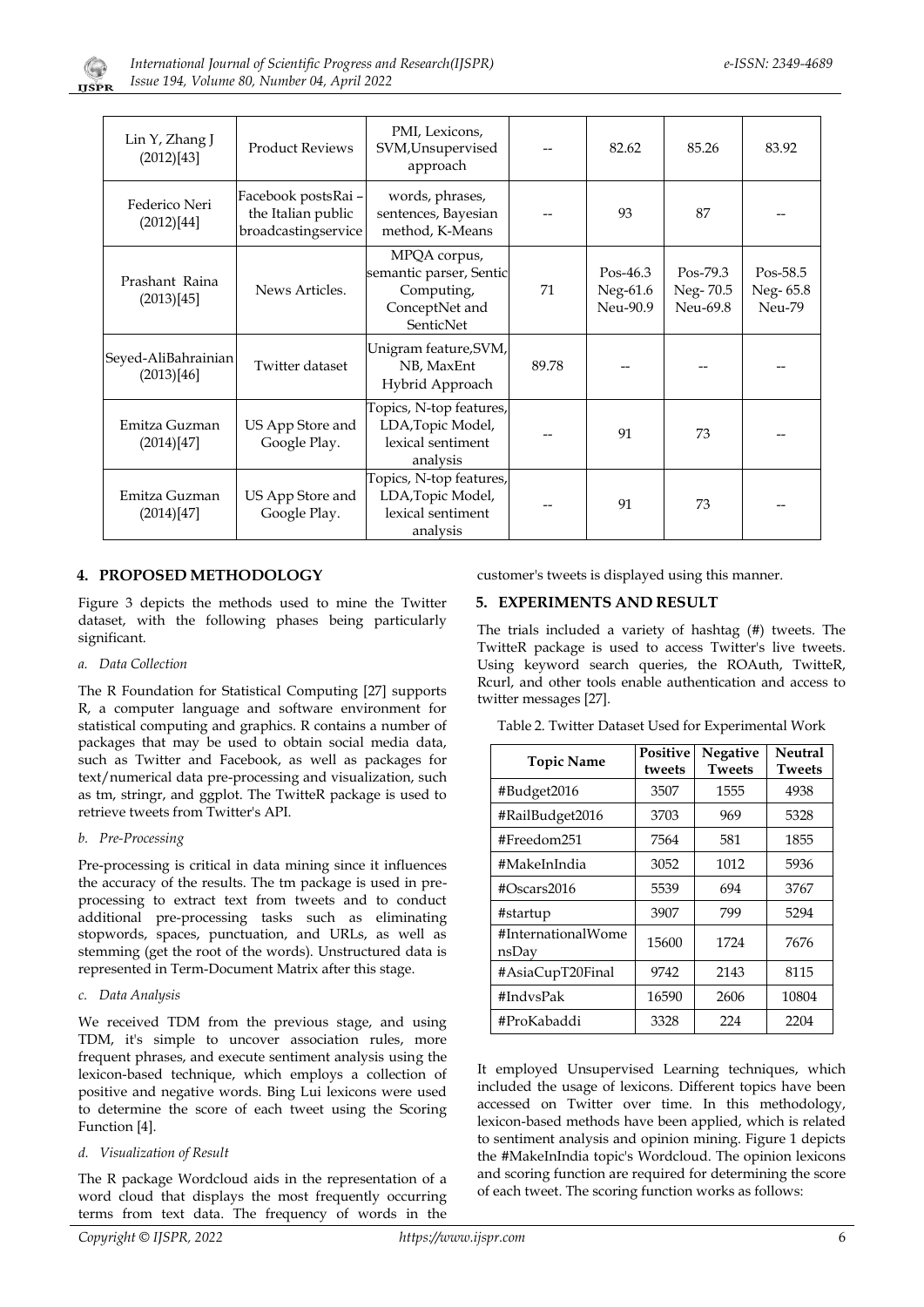

Sentiment Score =  $\Sigma$  positive words –  $\Sigma$  Negative words

Positive polarity occurs when the number of positive words exceeds the number of negative words, resulting in a positive score. Negative polarity occurs when the quantity of negative words exceeds the number of positive words, resulting in a negative score. If the amount of positive and negative words in the text is equal or if there are no opinion words in the text, the score will be neutral.

Table 3 shows the distribution of positive, negative, and neutral tweets for each topic as a result of sentiment analysis. Only one topic has been plotted in a wordcloud, as seen in Figure 3. And Figure 4 depicts the Table 3 chart, which shows how polarity fluctuates with different events in the Twitter dataset.

Table 3. Result of Polarity of Twitter Dataset

| Topic name                  | No. of<br><b>Tweets</b> | Period               |
|-----------------------------|-------------------------|----------------------|
| #Budget2016                 | 10000                   | 29 Feb 2016          |
| #RailBudget2016             | 10000                   | 25 Feb 2016          |
| #Freedom251                 | 10000                   | 18 Feb 2016          |
| #MakeInIndia                | 10000                   | 23 Feb - 29 Feb 2016 |
| #Oscars2016                 | 10000                   | 29 Feb 2016          |
| #startup                    | 10000                   | 28 Feb - 29 Feb 2016 |
| #InternationalWomens<br>Day | 25000                   | 08 Mar 2016          |
| #AsiaCupT20Final            | 20000                   | 07 Mar 2016          |
| #IndvsPak                   | 30000                   | 20 Mar - 21 Mar 2016 |
| #ProKabaddi                 | 5756                    | 28 Feb - 06 Mar 2016 |



Figure 3. Wordcloud of #MakeInIndia



Figure 4. No. of Positive, Negative and Negative Tweets vs. #Hashtag

# **6. CONCLUSION AND FUTURE WORK**

We used the Twitter API with the open-source R tool in this proposed project. Tweets from Twitter have been collected and fed into the tool's pre-processing activity. Text mining and crawling streaming data from social media sites such as Twitter and Facebook are both done

with the R open-source programme. For sentiment analysis and opinion mining, the data from movie reviews was additionally pre-processed in the R tool. Diverse supervised and unsupervised methodologies, as well as different lexicons, dictionaries, and corpus-based methods, are all highly useful in Sentiment Analysis, as detailed in section 3.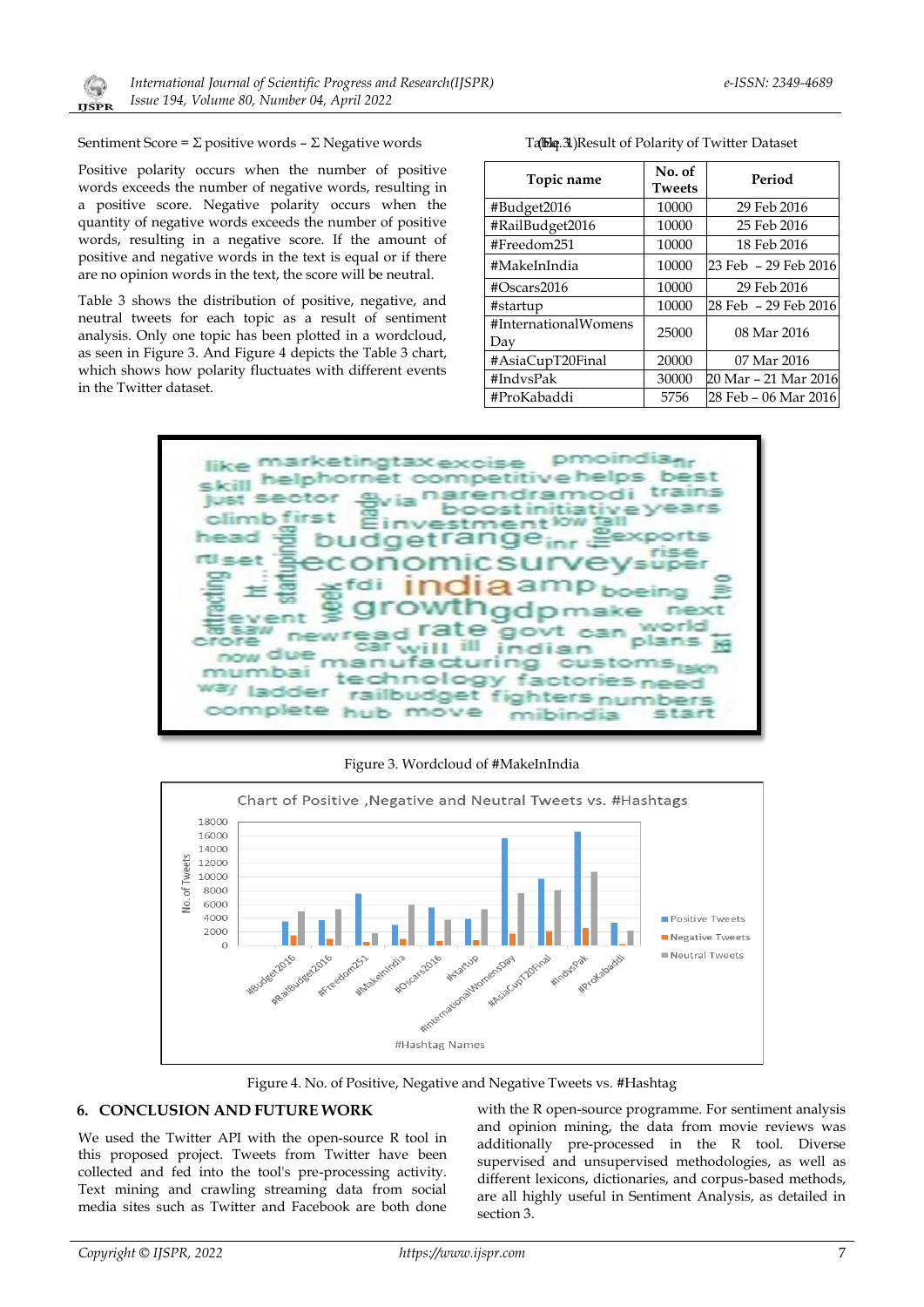Movie reviews, product reviews, Epinions datasets, and other datasets are all available. This algorithm calculates and counts the amount of good, negative, and neutral tweets for a given #Hashtag, allowing it to anticipate public opinion on a specific event. Individuals and industries can find the public opinion behind an event using the above analysis of distinct #Hashtags tweets for sentiment analysis. The used methodologies and dataset for each research group are listed in a summary table. The sentiment score is calculated using Bing Lui lexicons. Figure 1 depicts a Wordcloud that displays common event words on the plot and highlights those phrases that users have given tress to.

Future work on product review sentiment analysis will focus on identifying elements of the product and their polarity, which will aid consumers in making purchasing decisions on e-commerce sites. Aspect level sentiment analysis provides detailed information on a product or a movie review. For example, the director of a film should know exactly what the audience knows about that film, which is feasible with aspect based sentiment analysis. Hotel owners should know what goods people enjoy from their hotel and what other stuff customers require in hotel reviews, just as they should know what items people like from movies.

#### **REFERENCES**

 $\left(\begin{smallmatrix} \cdot & \cdot \\ \cdot & \cdot \end{smallmatrix}\right)$ 

- [1]. Pang, Bo; Lee, Lillian; Vaithyanathan, Shivakumar (2002). "Thumbs up? Sentiment Classification using Machine Learning Techniques". Proceedings of the Conference on Empirical Methods in Natural Language Processing (EMNLP). pp. 79–86.
- [2]. Turney, Peter (2002). "Thumbs Up or Thumbs Down? Semantic Orientation Applied to Unsupervised Classification of Reviews". Proceedings of the Association for Computational Linguistics. pp. 417–424.
- [3]. Wiebe, Janyce, Rebecca F. Bruce, and Thomas P. O'Hara. *Development and use of a gold-standard data set for subjectivity classifications*. In *Proceedings of the Association for Computational Linguistics (ACL- 1999)*. 1999.
- *[4].* Hu, Minqing and Bing Liu. *Mining and summarizing customer reviews*. In *Proceedings of ACM SIGKDD*
- [5]. International Conference on Knowledge Discovery and Data Mining (KDD-2004). 2004.
- [6]. Chau, M., & Xu, J. (2007). Mining communities and their relationships in blogs: A study of online hate groups. International Journal of Human – Computer Studies, 65(1), 57–70.
- [7]. Martin, J. (2005). Blogging for dollars. Fortune Small Business, 15(10), 88–92.
- [8]. Godbole, N.; Srinivasaiah, M. & Skiena, S. (2007), Large-Scale Sentiment Analysis for News and Blogs, in'Proceedings of the International Conference on Weblogs and social media (ICWSM)'.
- [9]. H. Tang, S. Tan, and X. Cheng. A Survey on Sentiment Detection of Reviews. Expert Systems with Applications. Elsevier. 2009, doi:10.1016/j.eswa.2009.02.063.
- [10]. Hu, and Liu, "Opinion extraction and summarization on the web", AAAI. (2006), pp. 1621-1624.
- [11]. Long-Sheng Chen, Cheng-Hsiang Liu, Hui-Ju Chiu, "A neural network based approach for sentiment classification in the blogosphere", Journal of Informetrics 5 (2011) 313–322.
- [12]. ZHU Jian , XU Chen, WANG Han-shi, " Sentiment classification using the theory of ANNs", The Journal
- [13]. of China Universities of Posts and Telecommunications, July 2010, 17(Suppl.): 58–62 .
- [14]. Bo Pang, Lillian Lee.A Sentimental Education: Sentiment Analysis Using Subjectivity. Proceedings ofACL, pp. 271-- 278, 2004
- [15]. Bai, R. Padman, "Markov blankets and meta-heuristic search: Sentiment extraction from unstructured
- [16]. text," Lecture Notes in Computer Science, vol. 3932, pp. 167– 187, 2006.
- [17]. Kennedy and D. Inkpen, "Sentiment classification of movie reviews using contextual valence shifters,"
- [18]. Computational Intelligence, vol. 22, pp. 110–125, 2006.
- [19]. Zhou, L. and P. Chaovalit (2008), Ontology-supported Polarity Mining, Journal of the American Society for Information Science and Technology, 59(1), 1-13.
- [20]. Yulan He,"Learning sentiment classification model from labeled features. "Proceedings of the 19th
- [21]. {ACM} Conference on Information and Knowledge Management, {CIKM} 2010, Toronto, Ontario, Canada, October 26-30, 2010.
- [22]. Rudy Prabowo, Mike Thelwall, "Sentiment analysis: A combined approach." Journal of Informetrics 3 (2009) 143–157.
- [23]. Rui Xia, Chengqing Zong, Shoushan Li, "Ensemble of feature sets and classification algorithms for sentiment classification", Information Sciences 181 (2011) 1138–1152.
- [24]. Popescu, A. M., Etzioni, O.: Extracting Product Features and Opinions from Reviews, In Proc. Conf. Human Language Technology and Empirical Methods in Natural Language Processing, Vancouver, British Columbia, 2005, 339–346.
- [25]. Qingliang Miao, Qiudan Li, Ruwei Dai, "AMAZING: A sentiment mining and retrieval system", Expert
- [26]. Systems with Applications 36 (2009) 7192–7198.
- [27]. Xing Fang and Justin Zhan."Sentiment analysis using product review data". Journal of Big Data 2015. DOI:
- [28]. 10.1186/s40537-015-0015-2
- [29]. Hatzivassiloglou, V., & McKeown, K.R. 1997. Predicting the semantic orientation of adjectives. Proceedings of the 35th Annual Meeting of the ACL and the 8th Conference of the European Chapter of theACL (pp. 174-181). New Brunswick, NJ: ACL.
- [30]. Tong, R.M. 2001. An operational system for detecting and tracking opinions in on-line discussions. Working Notes of the ACM SIGIR 2001 Workshop on Operational Text Classification (pp. 1-6). New York, NY: ACM.
- [31]. Wiebe, J.M. 2000. Learning subjective adjectives from corpora. Proceedings of the 17th National Conference on Artificial Intelligence. Menlo Park, CA: AAAI Press.
- [32]. Pang, Bo; Lee, Lillian (2005). "Seeing stars: Exploiting class relationships for sentiment categorization with respect to rating scales". Proceedings of the Association for Computational Linguistics (ACL). pp. 115–124.
- [33]. Yang Liu, Xiangji Huang, Aijun An, Xiaohui Yu (2007). "ARSA: A Sentiment-Aware Model for
- [34]. Predicting Sales Performance Using Blogs" SIGIR"07, July 23– 27, 2007, Amsterdam, The Netherlands.
- [35]. [27] R Core Team (2015). R: A language and environment for